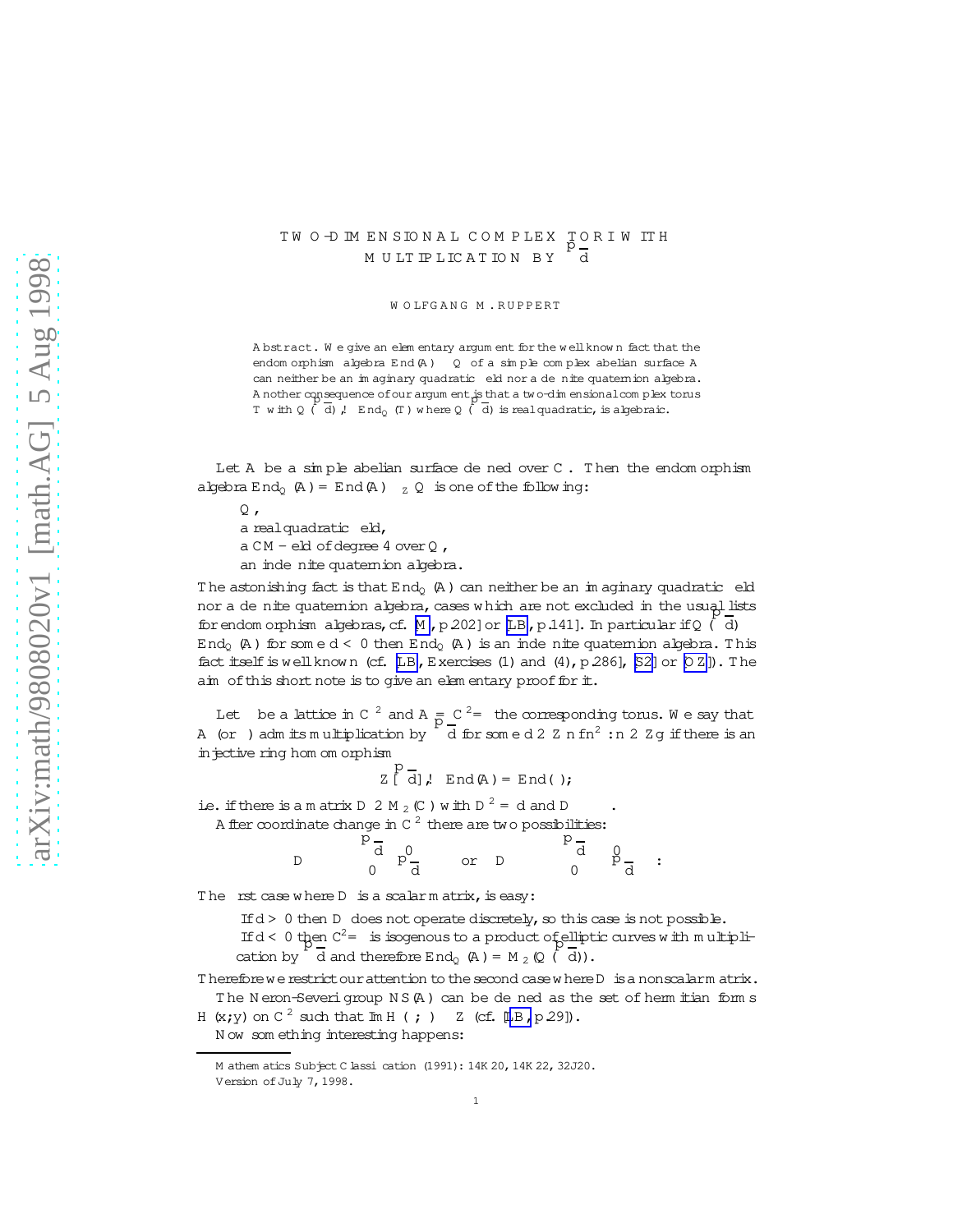P roposition. Let be a lattice in C  $^2$ , D 2 M  $_2$  (C ) a nonscalarm atrix with D ,  $D^{-2}$  = d and d 2 Z n fn<sup>2</sup> :n 2 Z g. D e ne

 $N_D = fH(x; y) 2 NS(C<sup>2</sup>=)$  such that  $H(x; D y) 2 NS(C<sup>2</sup>=)g$   $NS(C<sup>2</sup>=)$ : Then  $N_D$  '  $Z^2$  and

if  $d > 0$  then  $N_D$  contains positive de nite herm itian form s,

if  $d < 0$  then  $N_D$  contains no positive de nite herm itian form.

The proof of the proposition is elem entary and w ill be given in the next section. There are som e im m ediate consequences of the proposition:

Corollary 1. If C  $^{2}$  = adm its multiplication by P  $\overline{d}$  with  $d > 0$  then  $C^2 = i s$  abyebraic, i.e. an abelian surface.

This is clear as  $N_D$   $N S(A)$  contains positive de nite herm itian form s. The fact itself is also well known, cf.  $[S1]$ .

C orollary 2. If  $A = C^2 =$  is an abelian surface and adm its multiplication by d with  $d < 0$  then  $NS(A)$  has rank  $3.$ 

Proof. IfD is a scalar m atrix then A is isogenous to a product ofelliptic curves and N S  $($ A)  $\prime$   $\,$  Z<sup>4</sup>. So we can restrict us to the case that D is a nonscalar m atrix. A s A is abelian there is a positive de nite herm itian form  $H_0$  2 N S (A). By our proposition H<sub>0</sub>  $\beta$  N<sub>D</sub>. Therefore ZH<sub>0</sub> N<sub>D</sub> NS(A) and the claim follow s.

C orollary 3. IfA isan abelian surface which adm itsm ultiplication by p ch admitsmultiplication by diforsome<br>P  $d < 0$  then A adm its also multiplication by  $\sqrt{\frac{d^0}{d^0}}$  for some  $d^0 > 0$  (not a square). In particular End<sub>o</sub> (A) is neither an im aginary quadratic eld nor a de nite quaternion algebra.

Proof. (For the follow ing general statem ents see [\[LB,](#page-3-0) chapter 5].) Fix a positive de nite herm itian form  $H_0 2 NS(A)$ . Then  $_{H_0}$ : A !  $\hat{A}$  is an isogeny of A to the dualabelian variety  $\hat{A}$ . By

 $\bar{y}$  =  $\frac{1}{H_0}$  $\begin{smallmatrix} &1&\wedge&\ &1&\wedge&\ &\text{H} &0&\end{smallmatrix}$ 

one gets the so called R osati involution on  $End_0$   $(A)$ . The m ap

 $NS_{Q}$  (A)!  $End_{Q}^{S}$  (A); H  $\gamma$   $_{H_{Q}}^{1}$  $H_0$  H

is an isom orphism (ofQ -vector spaces) w here s m eans sym m etric w ith respect to the Rosatin volution. Therefore  $\dim_Q End_Q^S$  (A) 3. The elements of End<sub>2</sub><sup>8</sup> (A) satisfy quadratic equations over Q w ith positive discriminants. Therefore it is easy to nd a d<sup>0</sup> 2 Z n fn<sup>2</sup>: n 2 Z g w ith d<sup>0</sup> > 0 and Q ( $\overline{d}$ <sup>0</sup>), End<sub>Q</sub> (A). A s a de nite quatemion algebra contains only in aginary quadratic sub elds the rest is clear.

The follow ing two exam ples show explicitly that im aginary quadratic elds and denite quaternion algebras can be realized as endom orphism algebras of twodim ensional complex tori.

Example 1. Suppose we have m 2 N and r 2 R such that  $r^2$ ; r  $\overline{m}$ ; 1 are linearly independent over Q.Dene

$$
= 1 1 + ri P \over p \frac{m}{m} P \frac{p}{m} \frac{1 + ri}{n} 2:
$$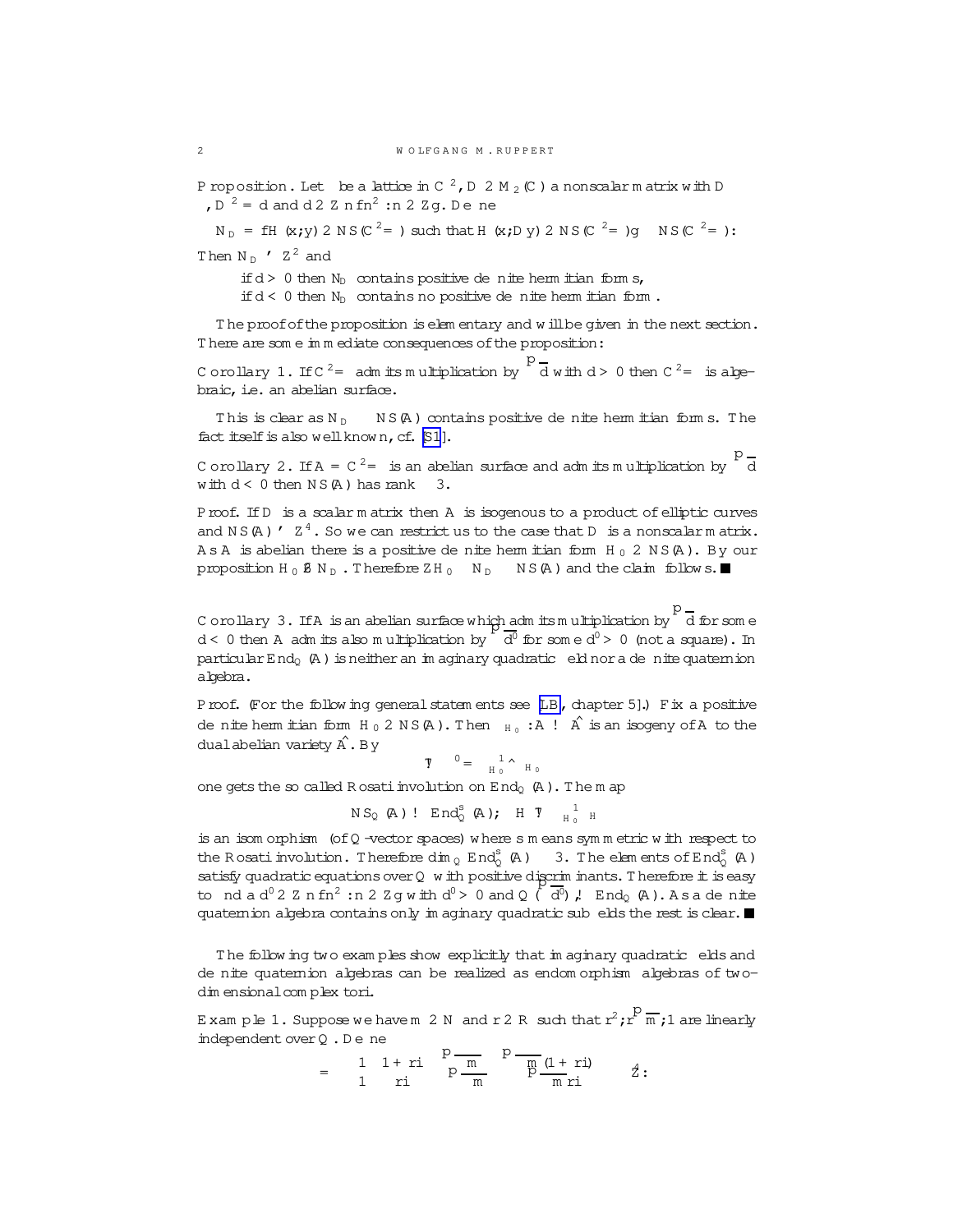Then  $#$  is not dicult to calculate  $End()$ :

End() = f 
$$
n_1 + n_2
$$
<sup>p</sup> - m  $0$ <sub>p</sub> - m  $1$ <sub>n<sub>2</sub></sub>  $n_1$ ;  $n_2$  2 zg' z<sup>p</sup> - m  $1$ :

Therefore End<sub>Q</sub> (C<sup>2</sup>=) is the imaginary quadratic eld Q (<sup>P</sup>  $\frac{m}{m}$ ).

E xam ple 2. Let

$$
= \frac{1}{1} \frac{1}{1} \frac{1}{p} \frac{p}{n} \frac{p}{n} \frac{p}{p} \frac{m}{m} \frac{p}{p} \frac{p}{m} \frac{p}{n} \frac{p}{n}
$$

w ith m ; n 2 Z and m ; n 1 such that m n is not a square in Z. Explicit calculation show sthat

$$
End(C^{2} = ) = Z + ZI + ZJ + ZK
$$

w ith

$$
I = \begin{array}{c} p - m \\ p^0 - m \\ p^0 - m \\ \end{array} \quad ; \quad J = \begin{array}{c} 0 \\ 1 + 2^p - n \\ 1 + 2^p - n \\ \end{array} \quad ; \quad K = IJ
$$

and

$$
I^2 = m
$$
;  $J^2 = 1$  4n;  $IJ = JI$ :

So we see that  $End_2$  (C<sup>2</sup>= ) is a de nite quatemion algebra.

## P roof of the proposition

Let be a lattice in C  $^2$  and let D  $2$  M  $_2$  (C ) be a nonscalarm atrix such that  $D^2 = d$  for som e d 2 Z n fn<sup>2</sup>: n 2 Z g and D . A fter coordinate change in C  $^2$ we can assum e that  $\mathbf{r}$ 

$$
D = \begin{bmatrix} 1 & 0 \\ 0 & 0 \end{bmatrix}
$$

A herm itian form H on C  $^2$  isgiven by a herm itian matrix M  $\,$  2 M  $_2$  (C ) such that

$$
\overline{M}^t = M
$$
 and H  $(x; y) = x^t M \overline{y}$ :

Let H  $(x; y)$  =  $x<sup>t</sup>M \overline{y}$  be a hermitian form. Then H  $(x; D y)$  =  $x<sup>t</sup>M \overline{D}$   $\overline{-y}$  is hem it tian i "M D = M  $\overline{D}$  =  $\overline{M} \overline{D}$  is the sign of d. This implies that M is a m atrix

$$
M_{a,b} = \begin{pmatrix} a & 0 \\ 0 & b \end{pmatrix} \text{ with } a,b \ 2 \ R \text{ if } d > 0;
$$
  

$$
M_{a,b} = \begin{pmatrix} 0 & a+ib \\ a & ib \end{pmatrix} \text{ with } a,b \ 2 \ R \text{ if } d < 0.
$$

N ote that for  $d < 0$  none of the m atrices M  $_{a,b}$  is positive de nite w hereas in case  $d > 0$  there are positive de nite m atrices M  $_{ab}$ .

 is a Z[ p d]-module,so  $_{\text{Q}}$  =  $_{\text{Z}}$  Q is a Q ( p  $\log_2\left( \frac{1}{2} \right)$  d}-module,so  $\log_2\left( \frac{1}{2} \right)$  is a Q  $\left( \frac{1}{2} \right)$  -vector space. Let e<sub>1</sub>;e<sub>2</sub> 2 be a Q ( $\,$  d)-basis of  $\,$   $_{\textrm{\tiny{Q}}}$  . Then

$$
Q = Q e_1 + Q e_2 + Q D e_1 + Q D e_2
$$

w hich im plies that

$$
\sim = Z e_1 + Z e_2 + Z D e_1 + Z D e_2
$$

is ofnite index in .